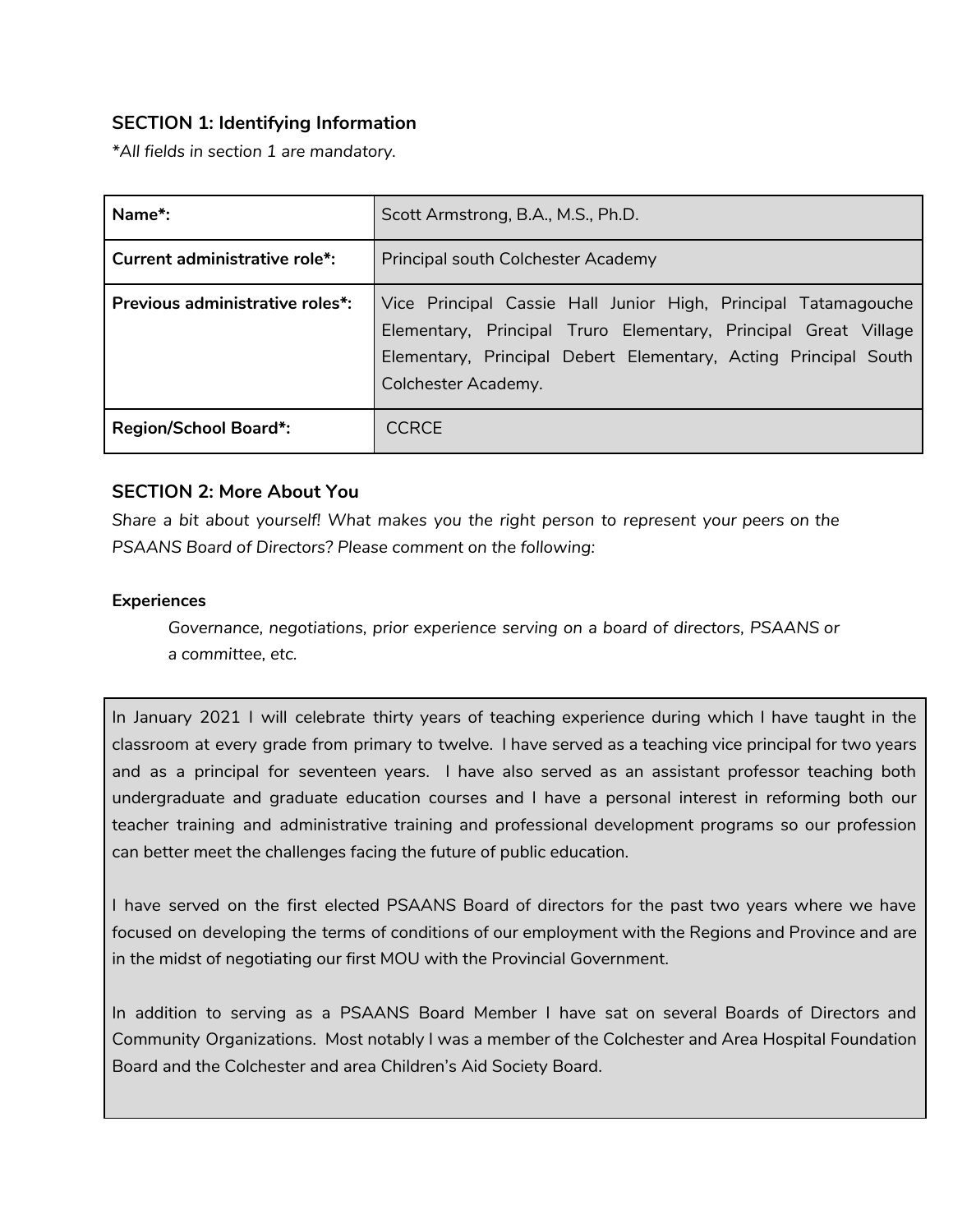I also served as the Member of Parliament for Cumberland Colchester Musquodoboit Valley for six years from 2009 to 2015. In this role I was named to the executive branch as Parliamentary Secretary to the Minister of Employment and Social Development where we were responsible to manage a budget exceeding 100 Billion dollars annually. I was appointed as Parliamentary Secretary to the Minister of Labour where I was heavily involved in managing public sector and some private sector contract negotiations.

### **Skills & Qualities**

*Highlight those that best prepare you to be a Board Member*

With my years of experience in public school teaching and administration as well as my university instructional experience I believe that I have a sound knowledge of both teaching and administration at all levels. From my elected experience, I have a strong understanding of negotiating and governance as well as the inner workings of government which has and would continue to provide the elected Board of PSAANS a unique perspective as we negotiate our first MOU with the Province of Nova Scotia.

#### **Other**

*Final thoughts*

Over the past two years I have had the pleasure of working with an outstanding group of educators on the PSAANS Board of Directors. This Board has done incredible work in developing our Terms and Conditions from scratch and has made outstanding headway on MOU negotiations. This is a role I wish to continue and see through and ask for your support as you select the representative for CCRCE.